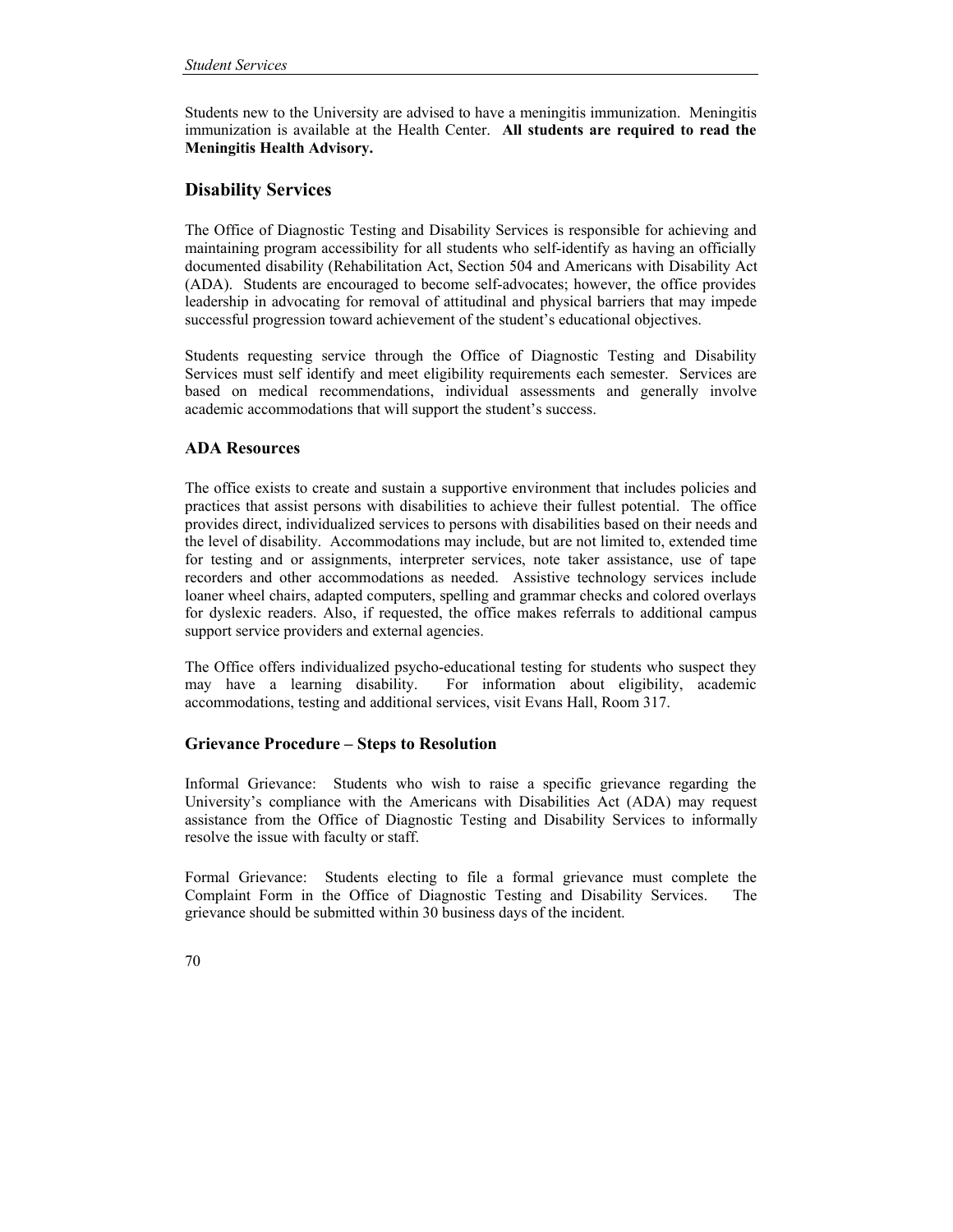The Director of Diagnostic Testing and Disability Services will conduct an impartial investigation and attempt to resolve the grievance, as appropriate, using the following steps:

- 1. Review the grievance Complaint Form from the student
- 2. Interview witnesses
- 3. Obtain additional information from the student, as needed
- 4. Obtain a response and any additional information deemed necessary from the Respondent
- 5. Document and assess the finding of facts, including those agreed upon and those disputed
- 6. Attempt a resolution of the grievance between the student and the Respondent as deemed necessary
- 7. Make a determination based on the substantiated facts provided

A Determination Letter of the findings will be provided to the student, the Associate Provost for Academic Affairs and the Associate Vice President for Student Affairs. If the complaint is substantiated, the Determination Letter will outline how the student accommodations should be addressed. The student, the Respondent, and, as appropriate, the department head, and dean will be notified in writing of the outcome of the complaint.

The Director of Diagnostic Testing and Disability Services will complete the investigation and report within 30 days unless mitigating circumstances occur and it is approved by the Vice President for Student Affairs and Institutional Relations. If the grievance is against the Office of Diagnostic Testing and Disability Services, the Complaint Form should be submitted to the Associate Vice President for Student Affairs who will then determine the appropriate person for conducting the investigation.

#### **Appeals**

The student may appeal in writing the determination made by the Director of Diagnostic Testing and Disability Services to the Vice President for Student Affairs and Institutional Relations by filing a written appeal within five (5) business days of receipt of the Determination Letter.

The Vice President for Student Affairs and Institutional Relations will conduct a review with advice from the Office of General Counsel of the student's appeal within 15 business days of receipt. The review will determine if the appeal:

- 1. Alleges "new" facts, which if true, would demonstrate a violation of an antidiscrimination statute or regulation;
- 2. Contains "new" allegations that appear to be substantially credible;
- 3. Addresses a violation, which if true, results in a personal wrong to the grievant; and
- 4. Is not frivolous.